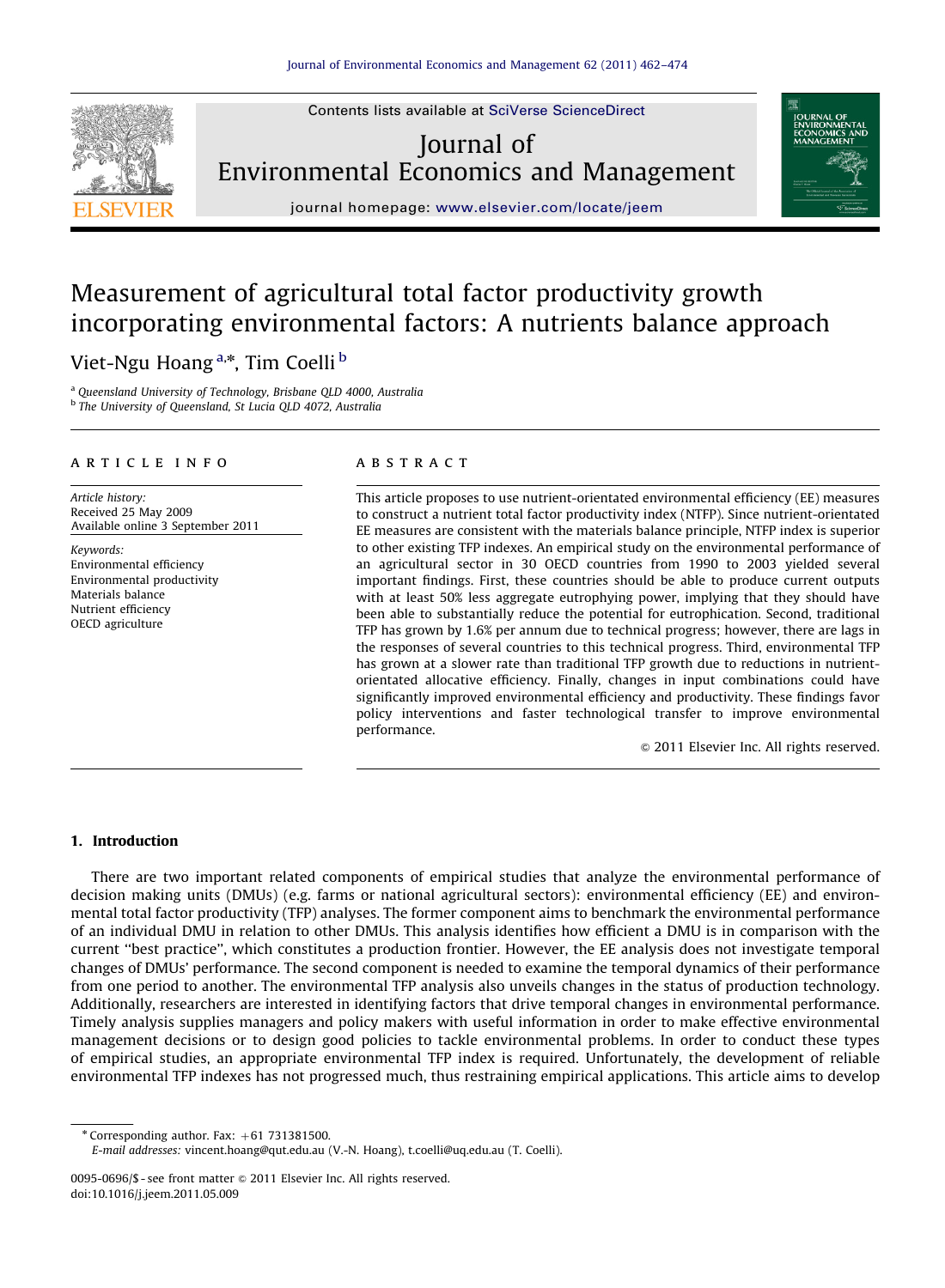a new environmental TFP index, constructed from EE measures that are consistent with the materials balance principle (MBP).

The MBP regulates that materials in inputs are transformed into desirable outputs and emissions that have potential to cause pollution [\[1\].](#page--1-0) The MBP holds true in any agricultural production system. Farmers use inputs such as feed, seed, planting material, fertilizers, purchased animals, manure, soil and water containing nitrogen (N) and phosphorous (P), to produce outputs. The nutrients balance equals the total amount of nutrients in inputs minus the amount of nutrients in outputs. The balance that goes into the land, air or water potentially causes pollution. Hence, the polluting potential of agricultural production can be represented by the nutrients balance.

The traditional approach to measuring environmental efficiency (EE) is the modeling of polluting effects as either bad outputs or environmentally detrimental inputs in production functions. This approach, however, has two limitations: first, it does not allow for the simultaneous expansion of desirable outputs and contraction of bad outputs [\[2\]](#page--1-0) and second, it does not conform to the MBP [\[3\].](#page--1-0) The use of hyperbolic distance functions (HDFs) or directional distance functions (DDFs) can overcome the first shortcoming. However, Coelli et al. [\[3\]](#page--1-0) show that the traditional use of HDF fails to incorporate the MBP. In this paper, we will also show that the existing use of DDFs fail to incorporate the MBP in modeling pollution.

To address the issue of measuring temporal changes in EE, many studies have developed environmental TFP indexes, which generally involve two steps: estimating EE scores and using these EE scores to construct productivity indexes. Obviously, if the EE measure does not satisfy the MBP, its related environmental TFP indexes become deficient. To overcome this we propose to use the MBP-based EE developed by Coelli et al. [\[3\]](#page--1-0) to construct the environmental TFP index. Inter-temporal changes in this environmental TFP can be decomposed into technical change (TC), technical efficiency change (TEC) and nutrient-oriented allocative efficiency change (NAEC). TC and TEC capture the effects of technological and efficiency change while NAEC accounts for changes in input combinations in terms of nutrients. Empirically, the estimation and decomposition can be easily computed using existing non-parametric (e.g. data envelopment analysis—DEA) or parametric (e.g. stochastic frontier analysis—SFA) techniques.

This proposed framework can provide several avenues to conduct empirical studies that give practical and reliable information for environmental management. First, the empirical decomposition of environmental TFP growth identifies three courses of actions that managers or policy makers can take to affect the environmental performance of firms, industries or economies. For example, if the majority of firms are technically efficient (i.e. staying on the production frontier) but not allocatively efficient, policies targeting firms to change input combinations should be considered. Another example is that if domestic industries are slow in deploying environmentally friendly technologies (e.g. evidenced by temporal reductions in technical efficiency levels), policies encouraging (discouraging) the use of new (old) technologies would be are worth investigating. Second, the proposed framework enables researchers to examine factors that determine spatial and temporal variations in environmental TFP growth. The reliability of such analysis depends critically on the appropriateness of the environmental TFP measures. Undoubtedly, in those situations where the MBP applies the use of this new environmental TFP index will give more reliable results.

The paper is organized as follows. In Section 2 we review the literature on the existing approaches to measuring environmental efficiency and productivity. [Section 3](#page--1-0) introduces the MBP-based EE and constructs the new environmental TFP. [Section 4](#page--1-0) presents an empirical analysis of crop and livestock production in 30 Organization for Economic Co-operation Development (OECD) countries from 1990 to 2003. [Section 5](#page--1-0) concludes the paper. An appendix available at http://aere.org/journals the Journal's online repository of supplemental material provides supporting detail.

#### 2. Literature review

#### 2.1. Existing methods of measuring environmental efficiency and productivity

The traditional approaches to measuring EE consider pollution as inputs or bad outputs in production functions. The modeling of pollution as inputs is based on the argument that reducing pollution must be accompanied by either decreasing desirable outputs or reducing other inputs, so that resources can be used for pollution abatement activities [\[4–7\]](#page--1-0). The modeling of pollution as outputs is grounded in the argument that reductions in bad outputs must be accompanied by reductions in desirable outputs or increases in the consumption of conventional inputs [\[8,9\]](#page--1-0). These traditional approaches face two important criticisms: first, they do not allow for the simultaneous expansion of desirable outputs and contractions in pollution; second, they do not conform to the MBP [\[3\]](#page--1-0). Whilst the HDFs of Fare et al. [\[10\]](#page--1-0) and DDFs of Chung et al. [\[2\]](#page--1-0) can be used to overcome the first criticism, Coelli et al. [\[3\]](#page--1-0) show that existing uses of HDFs violate the MBP. In this paper, we will show that the existing use of HDFs fails to satisfy the MBP.

EE focuses on efficiency levels across many DMUs. However, temporal changes in efficiency and shifts in production technology are also important. Many studies propose to use EE scores to construct environmental TFP indexes [\[2,5,11–13\]](#page--1-0). Yaisawarng and Klein [\[13\]](#page--1-0) include pollution and the amount of materials causing pollution to compute EE scores, which are then used to construct a Malmquist TFP index. Hailu and Veeman [\[5,12\]](#page--1-0) estimate an input distance function to calculate EE scores that are used to construct the Malmquist TFP index. Chung et al. [\[2\]](#page--1-0) use the DDF to calculate EE scores and construct the Malmquist–Luenberger productivity index.

Obviously, the accuracy of an environmental TFP index depends on the reliability of EE. In many situations, production is regulated by the MBP; hence EE measures should conform to this law. Coelli et al. [\[3\]](#page--1-0) show that the majority of EE